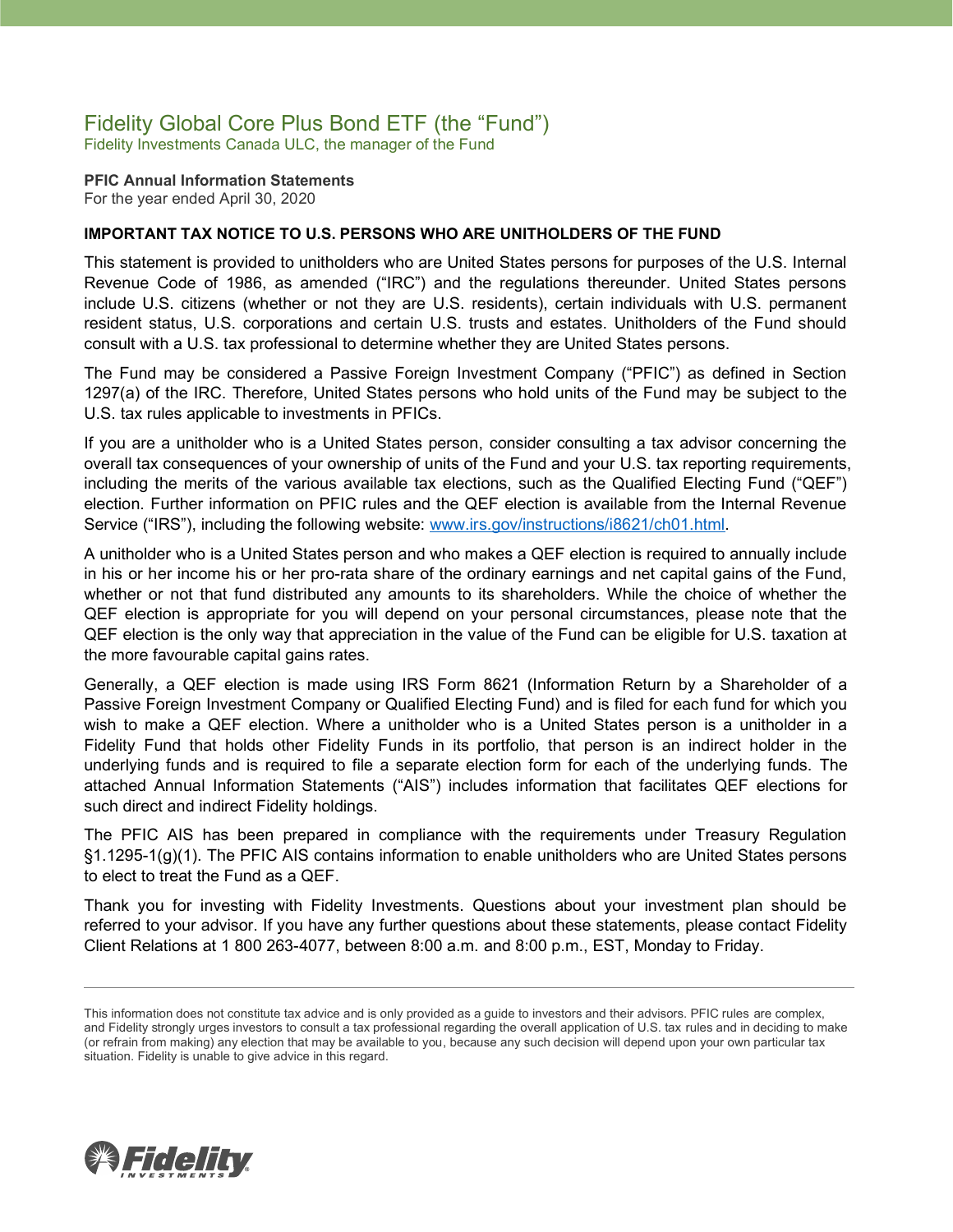## Fidelity Global Core Plus Bond ETF

#### **PFIC Annual Information Statements (US\$)**

For the Fund's PFIC taxation year ended April 30, 2020

- 1. This Information Statement applies to the PFIC taxation year of Fidelity Global Core Plus Bond ETF (the "Fund") commencing on September 20, 2019 and ending on April 30, 2020.
- 2. The per-unit, per-day amounts of ordinary earnings and net capital gains of the Fund and its lower-tier Fund(s) as applicable, for the period specified in paragraph (1) are provided in the table:

| <b>FIDELITY FUND HELD DIRECTLY</b>                               |                                       | <b>ORDINARY</b><br><b>EARNINGS \$</b> | <b>NET CAPITAL</b><br><b>GAIN \$</b>             |                                              |
|------------------------------------------------------------------|---------------------------------------|---------------------------------------|--------------------------------------------------|----------------------------------------------|
| Fidelity Global Core Plus Bond ETF                               |                                       | 0.00000000                            | 0.00000000                                       |                                              |
| <b>FIDELITY LOWER-TIER FUNDS HELD</b><br><b>INDIRECTLY</b>       | <b>ORDINARY</b><br><b>EARNINGS \$</b> | <b>NET CAPITAL</b><br><b>GAIN \$</b>  | <b>FUND'S U.S. TAX</b><br><b>YEAR COMMENCING</b> | <b>FUND'S U.S. TAX</b><br><b>YEAR ENDING</b> |
| Fidelity Floating Rate High Income<br>Multi-Asset Base Fund      | 0.00064860                            | 0.00000000                            | May 1, 2019                                      | April 30, 2020                               |
| Fidelity American High Yield Fund                                | 0.00040120                            | 0.00000000                            | May 1, 2019                                      | April 30, 2020                               |
| Fidelity Global Credit Ex-U.S.<br><b>Investment Trust</b>        | 0.00178287                            | 0.00034414                            | May 1, 2019                                      | April 30, 2020                               |
| Fidelity U.S. Money Market<br><b>Investment Trust</b>            | 0.00020202                            | 0.00000000                            | May 1, 2019                                      | April 30, 2020                               |
| <b>Fidelity Canadian Money Market</b><br><b>Investment Trust</b> | 0.00002124                            | 0.00000000                            | May 1, 2019                                      | April 30, 2020                               |

To determine your pro-rata share of the amounts of ordinary earnings and net capital gains of the Fund and each of its lower-tier Fund(s) held directly and indirectly, as applicable, multiply the per-unit per-day amounts indicated above by the number of units of the Fund held and the number of days you held the units during the Fund's PFIC taxation year.

Here is an example to illustrate the calculation using the per-unit, per-day factors.

You own 100 units of Fund A from the period May 1, 2019 through October 31, 2019. You purchased an additional 100 units of Fund A on November 1, 2019. You did not sell any units of the Fund at any time during the year. Fund A has a PFIC taxation year end of April 30, 2020.

The Fund's ordinary earnings were \$0.001 per unit, per day.

Result: Your ordinary earnings for 2020 of the directly held Fund are (\$0.001 \* 183 days \* 100) + (\$0.001 \*181 days $*$  200) = \$54.50

Use the same calculation method in the example above to determine your pro-rata share of the amounts of ordinary earnings and capital gains for any applicable lower-tier Fund(s).